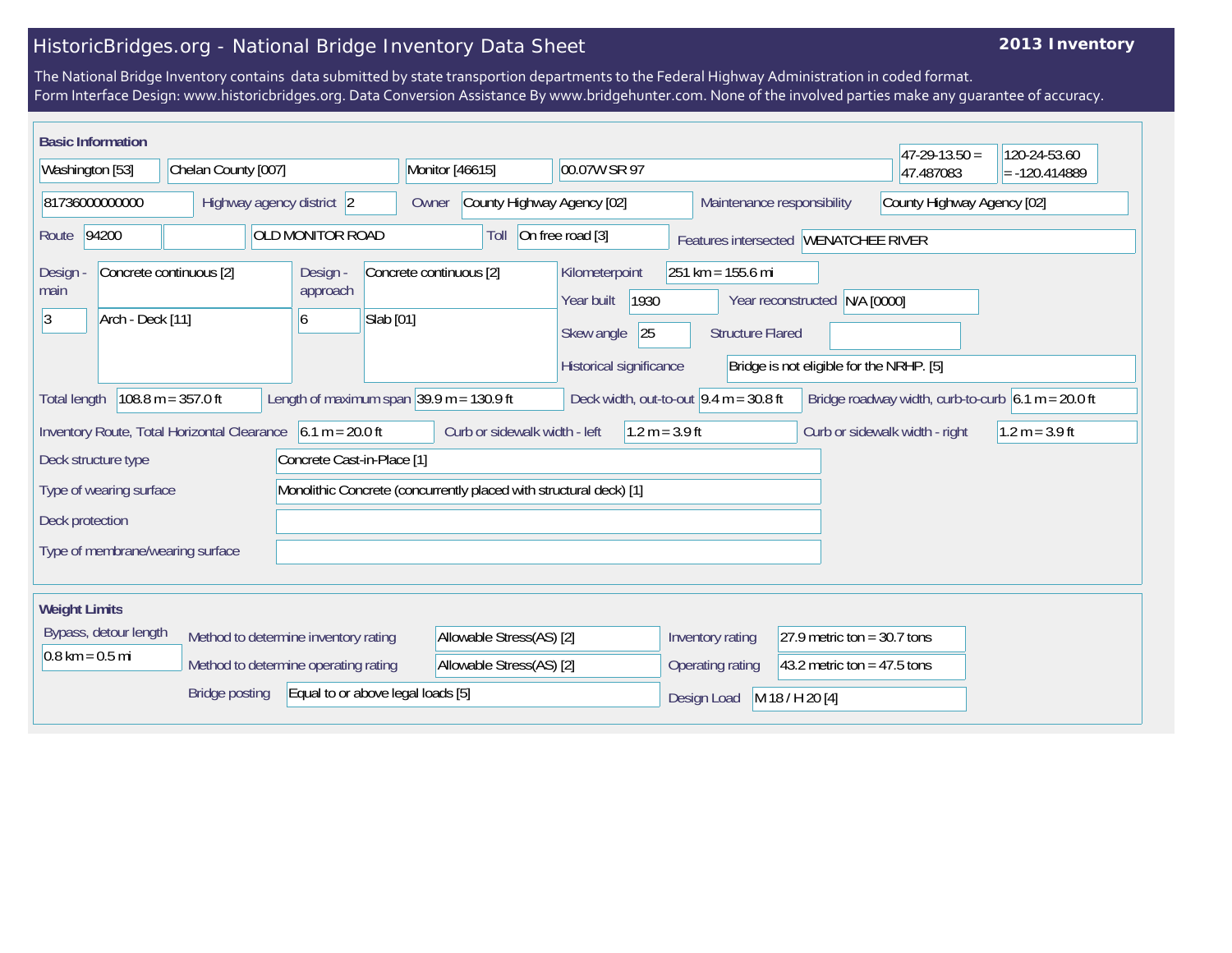| <b>Functional Details</b>                                                                                |                                                                                                                                       |  |  |  |  |  |  |  |  |  |
|----------------------------------------------------------------------------------------------------------|---------------------------------------------------------------------------------------------------------------------------------------|--|--|--|--|--|--|--|--|--|
| 2345<br>Average daily truck traffi 4<br>Average Daily Traffic                                            | Year 2009<br>2029<br>3292<br>Future average daily traffic<br>%<br>Year                                                                |  |  |  |  |  |  |  |  |  |
| Major Collector (Rural) [07]<br>Road classification                                                      | $8.5 m = 27.9 ft$<br>Approach roadway width<br>Lanes on structure 2                                                                   |  |  |  |  |  |  |  |  |  |
| Type of service on bridge Highway-pedestrian [5]                                                         | Bridge median<br>Direction of traffic 2 - way traffic [2]                                                                             |  |  |  |  |  |  |  |  |  |
| Parallel structure designation<br>No parallel structure exists. [N]                                      |                                                                                                                                       |  |  |  |  |  |  |  |  |  |
| Waterway [5]<br>Type of service under bridge                                                             | Navigation control<br>Lanes under structure<br>$\overline{0}$                                                                         |  |  |  |  |  |  |  |  |  |
| Navigation vertical clearanc<br>$0 = N/A$                                                                | Navigation horizontal clearance $ 0 = N/A$                                                                                            |  |  |  |  |  |  |  |  |  |
|                                                                                                          | Minimum vertical clearance over bridge roadway<br>99.99 m = $328.1$ ft<br>Minimum navigation vertical clearance, vertical lift bridge |  |  |  |  |  |  |  |  |  |
| Minimum lateral underclearance reference feature Feature not a highway or railroad [N]                   |                                                                                                                                       |  |  |  |  |  |  |  |  |  |
| Minimum lateral underclearance on right $0 = N/A$                                                        | Minimum lateral underclearance on left $0 = N/A$                                                                                      |  |  |  |  |  |  |  |  |  |
| Minimum Vertical Underclearance $ 0 = N/A$                                                               | Minimum vertical underclearance reference feature Feature not a highway or railroad [N]                                               |  |  |  |  |  |  |  |  |  |
| Appraisal ratings - underclearances N/A [N]                                                              |                                                                                                                                       |  |  |  |  |  |  |  |  |  |
|                                                                                                          |                                                                                                                                       |  |  |  |  |  |  |  |  |  |
| <b>Repair and Replacement Plans</b>                                                                      |                                                                                                                                       |  |  |  |  |  |  |  |  |  |
| Type of work to be performed                                                                             | Work to be done by contract [1]<br>Work done by                                                                                       |  |  |  |  |  |  |  |  |  |
| Replacement of bridge or other structure because<br>of substandard load carrying capacity or substantial | Bridge improvement cost<br>168000<br>17000<br>Roadway improvement cost                                                                |  |  |  |  |  |  |  |  |  |
| bridge roadway geometry. [31]                                                                            | $121.9 m = 400.0 ft$<br>Length of structure improvement<br>Total project cost<br>252000                                               |  |  |  |  |  |  |  |  |  |
|                                                                                                          | 2013<br>Year of improvement cost estimate                                                                                             |  |  |  |  |  |  |  |  |  |
|                                                                                                          | Border bridge - state<br>Border bridge - percent responsibility of other state                                                        |  |  |  |  |  |  |  |  |  |
|                                                                                                          | Border bridge - structure number                                                                                                      |  |  |  |  |  |  |  |  |  |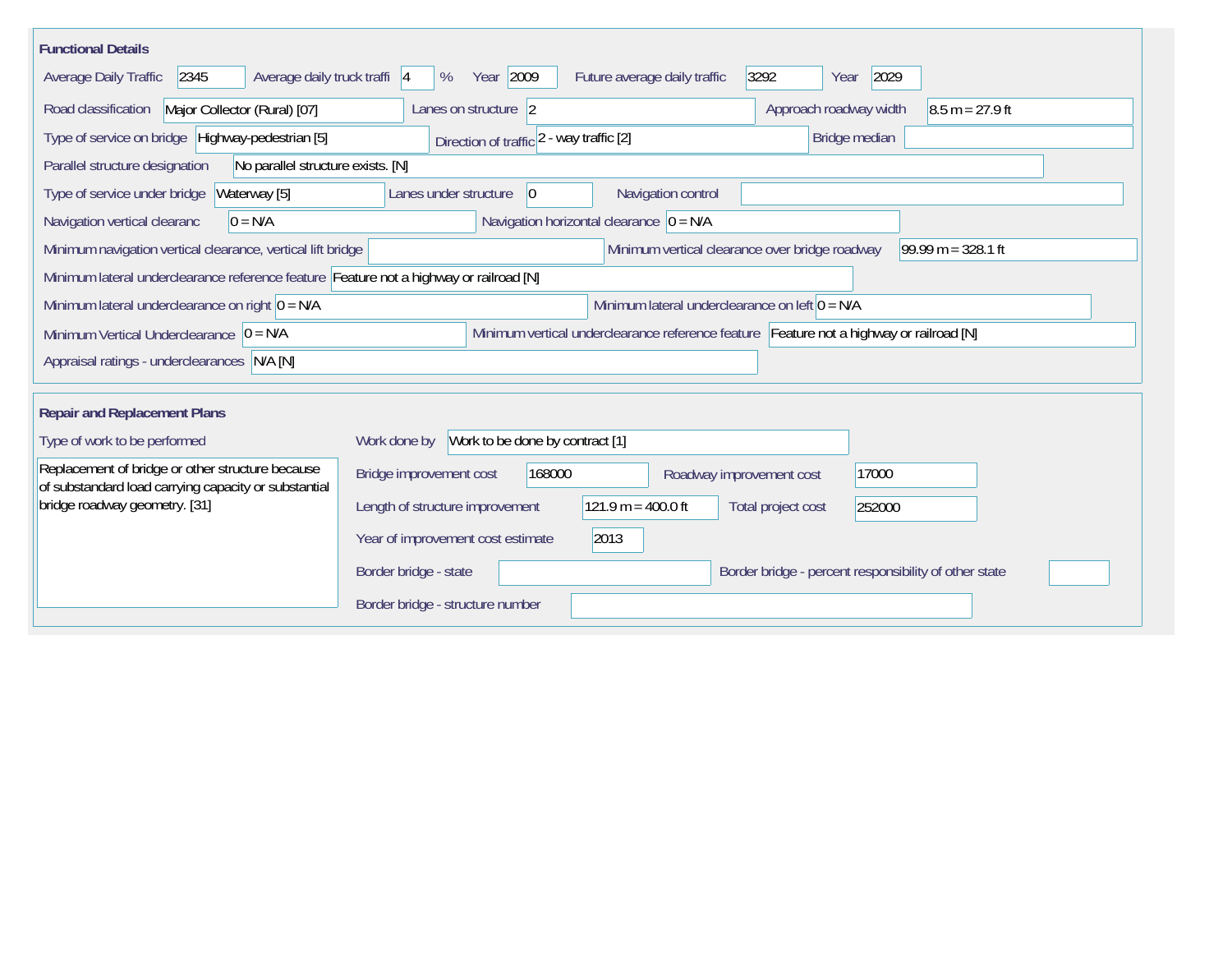| <b>Inspection and Sufficiency</b>                   |                                                                                                                                                                 |                                          |                                                                  |                           |  |  |  |  |  |
|-----------------------------------------------------|-----------------------------------------------------------------------------------------------------------------------------------------------------------------|------------------------------------------|------------------------------------------------------------------|---------------------------|--|--|--|--|--|
| Structure status<br>Open, no restriction [A]        |                                                                                                                                                                 | Appraisal ratings -<br>structural        | Equal to present minimum criteria [6]                            |                           |  |  |  |  |  |
| Condition ratings - superstructure Satisfactory [6] |                                                                                                                                                                 | Appraisal ratings -<br>roadway alignment | Equal to present desirable criteria [8]                          |                           |  |  |  |  |  |
| Condition ratings - substructure                    | Satisfactory [6]                                                                                                                                                | Appraisal ratings -                      | Basically intolerable requiring high priority of replacement [2] |                           |  |  |  |  |  |
| Condition ratings - deck                            | Good [7]                                                                                                                                                        | deck geometry                            |                                                                  |                           |  |  |  |  |  |
| Scour                                               | Bridge foundations determined to be stable for assessed or calculated scour condition. [5]                                                                      |                                          |                                                                  |                           |  |  |  |  |  |
| Channel and channel protection                      | Banks are protected or well vegetated. River control devices such as spur dikes and embankment protection are not<br>required or are in a stable condition. [8] |                                          |                                                                  |                           |  |  |  |  |  |
| Appraisal ratings - water adequacy                  | Equal to present minimum criteria [6]                                                                                                                           |                                          | Status evaluation                                                | Functionally obsolete [2] |  |  |  |  |  |
| Pier or abutment protection                         |                                                                                                                                                                 |                                          | 73.7<br>Sufficiency rating                                       |                           |  |  |  |  |  |
| Culverts                                            | Not applicable. Used if structure is not a culvert. [N]                                                                                                         |                                          |                                                                  |                           |  |  |  |  |  |
| Traffic safety features - railings                  |                                                                                                                                                                 |                                          |                                                                  |                           |  |  |  |  |  |
| Traffic safety features - transitions               |                                                                                                                                                                 |                                          |                                                                  |                           |  |  |  |  |  |
| Traffic safety features - approach guardrail        |                                                                                                                                                                 |                                          |                                                                  |                           |  |  |  |  |  |
| Traffic safety features - approach guardrail ends   |                                                                                                                                                                 |                                          |                                                                  |                           |  |  |  |  |  |
| August 2011 [0811]<br>Inspection date               | Designated inspection frequency                                                                                                                                 | 24                                       | <b>Months</b>                                                    |                           |  |  |  |  |  |
| Underwater inspection                               | Unknown [Y60]                                                                                                                                                   | Underwater inspection date               |                                                                  | August 2011 [0811]        |  |  |  |  |  |
| Fracture critical inspection                        | Not needed [N]                                                                                                                                                  | Fracture critical inspection date        |                                                                  |                           |  |  |  |  |  |
| Other special inspection                            | Not needed [N]                                                                                                                                                  |                                          | Other special inspection date                                    |                           |  |  |  |  |  |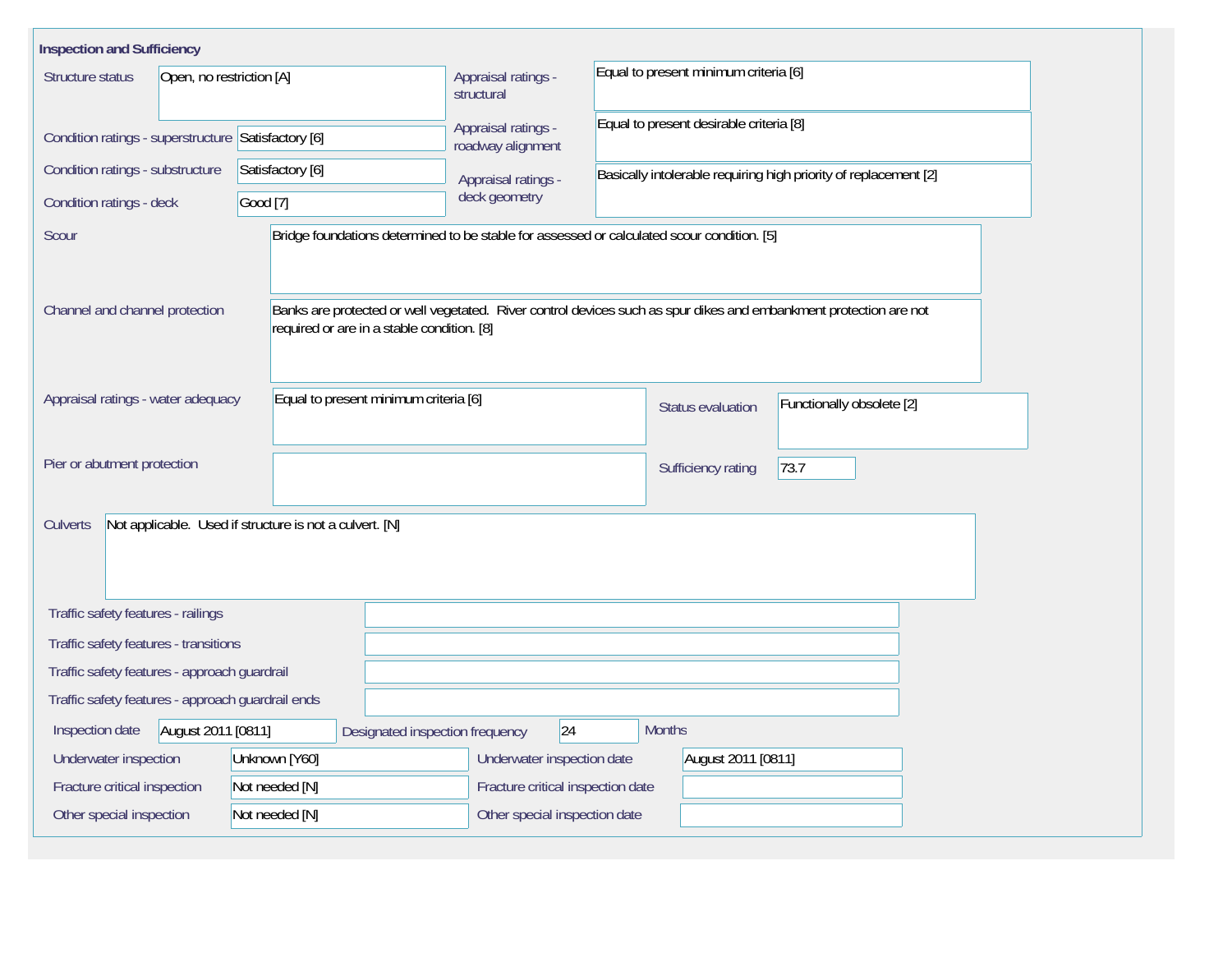|                                 | Ver Date: 10/24/2013 | Agency: Chelan County                  |
|---------------------------------|----------------------|----------------------------------------|
| Status Released                 | Printed On: 10/03/20 | Program Mgr: Roman G. Peralta          |
| <b>Bridge No.</b><br>305        | Page: 1/5            | <b>Structure Type</b>                  |
| <b>Bridge Name MONITOR</b>      | 94200<br>Route       | 00.07W SR 97<br>Location               |
| <b>Structure ID</b><br>08173600 | MilePost 1.56        | <b>WENATCHEE RIVER</b><br>Intersecting |

| <b>PHC</b><br>Inspector's Signature |   |                         | IDent# G0114 |   |  | Co-Inspector's Signature |       |              | JH |                      |       |              |    |               |                              |                   |                 |
|-------------------------------------|---|-------------------------|--------------|---|--|--------------------------|-------|--------------|----|----------------------|-------|--------------|----|---------------|------------------------------|-------------------|-----------------|
|                                     |   |                         |              |   |  |                          |       |              |    |                      |       |              |    |               | <b>Inspections Performed</b> |                   |                 |
| 6                                   |   | <b>Structural Adgcy</b> | (657)        | N |  | Pier/Abut/Protect        | (679) | 1930         |    | Year Built           | (332) | IT.          |    | <b>NT HRS</b> | <b>Date</b>                  |                   | <b>Rep Type</b> |
| $\overline{2}$                      |   | Deck Geometry           | (658)        | 5 |  | Scour                    | (680) | 0            |    | Year Rebuilt         | (336) | Υ            | 24 | 1.5           | 08/12/2013 Routine           |                   |                 |
| 9                                   |   | Underclearance          | (659)        | 9 |  | <b>Retaining Walls</b>   | (682) | 48           |    | <b>Oper Rating</b>   | (551) |              |    |               |                              | <b>Fract Crit</b> |                 |
| 5                                   |   | <b>Operating Level</b>  | (660)        | 9 |  | <b>Pier Protection</b>   | (683) | 31           |    | Inv Rating           | (554) | D            | 60 | 3.5           | 08/31/2011                   | Underwater        |                 |
| 8                                   |   | Alignment Adgcy         | (661)        | 0 |  | <b>Bridge Rails</b>      | (684) | A            |    | Open Close           | (293) |              |    |               |                              | Special           |                 |
| 6                                   |   | WaterwayAdqcy           | (662)        | 0 |  | Transition               |       | $(685)$ 9999 |    | Vert Over Deck       | (360) |              |    |               |                              | Interim           |                 |
| $\overline{7}$                      | 6 | Deck Overall            | (663)        | 0 |  | Guardrails               |       | $(686)$ 0000 |    | Vert Under           | (374) | Υ            | 48 | 1.5           | 08/12/2013 Equipment         |                   |                 |
| $\overline{7}$                      |   | <b>Drains Condition</b> | (664)        | 0 |  | Terminals                | (687) | N            |    | Vert Und Code        | (378) |              |    |               |                              | Damage            |                 |
| 6                                   |   | Superstructure          | (671)        |   |  | <b>Revise Rating</b>     | (688) | 1.00         |    | <b>Asphalt Depth</b> |       |              |    |               |                              | Safety            |                 |
|                                     |   | <b>Number Utilities</b> | (675)        |   |  | Photos Flag              | (691) | 25           |    | Speed Limit          |       |              |    |               |                              | Short Span        |                 |
| 6                                   |   | Substructure            | (676)        |   |  | Soundings Flag           | (693) |              |    |                      |       |              |    | Total: 3.0    |                              |                   |                 |
| 8                                   |   | Chan/Protection         | (677)        |   |  | Measure Clearance        | (694) |              |    |                      |       |              |    |               |                              |                   |                 |
| 9                                   |   | Culvert                 | (678)        |   |  |                          |       |              |    |                      |       | Suff Rating: |    |               | 73.72 FO                     | 73.84             | <b>FO</b>       |

|                | <b>BMS Elements</b>                 |              |              |         |              |         |              |  |  |  |  |  |  |
|----------------|-------------------------------------|--------------|--------------|---------|--------------|---------|--------------|--|--|--|--|--|--|
| <b>Element</b> | <b>Element Description</b>          | <b>Total</b> | <b>Units</b> | State 1 | State 2      | State 3 | State 4      |  |  |  |  |  |  |
| 13             | <b>Bridge Deck Surface</b>          | 10960        | <b>SF</b>    | 10115   | 140          | 705     | 0            |  |  |  |  |  |  |
| 35             | <b>Concrete Deck Soffit</b>         | 10960        | <b>SF</b>    | 10960   | 0            | 0       | $\mathbf{0}$ |  |  |  |  |  |  |
| 38             | Concrete Slab                       | 10960        | <b>SF</b>    | 10952   | 3            | 5       | $\mathbf 0$  |  |  |  |  |  |  |
| 144            | Concrete Arch                       | 357          | LF           | 356     | 0            |         | $\mathbf 0$  |  |  |  |  |  |  |
| 150            | Concrete Column on Spandrel Arch    | 112          | EA           | 112     | 0            | 0       | 0            |  |  |  |  |  |  |
| 212            | Concrete Submerged Pier Wall        | 62           | LF           | 62      | 0            | 0       | 0            |  |  |  |  |  |  |
| 215            | Concrete Abutment                   | 61           | LF           | 61      | 0            | 0       | $\mathbf{0}$ |  |  |  |  |  |  |
| 220            | Concrete Submerged Pile Cap/Footing | 3            | EA           | 2       | 0            |         | $\mathbf 0$  |  |  |  |  |  |  |
| 234            | Concrete Pier Cap / Crossbeam       | 1680         | LF           | 1680    | $\mathbf{0}$ | 0       | $\mathbf 0$  |  |  |  |  |  |  |
| 266            | Concrete Sidewalk & Supports        | 2984         | <b>SF</b>    | 2924    | 50           | 10      | $\mathbf 0$  |  |  |  |  |  |  |
| 331            | <b>Concrete Bridge Railing</b>      | 714          | LF           | 713     | 1            | 0       | $\mathbf 0$  |  |  |  |  |  |  |
| 361            | Scour                               | 3            | EA           | 2       | 0            |         | 0            |  |  |  |  |  |  |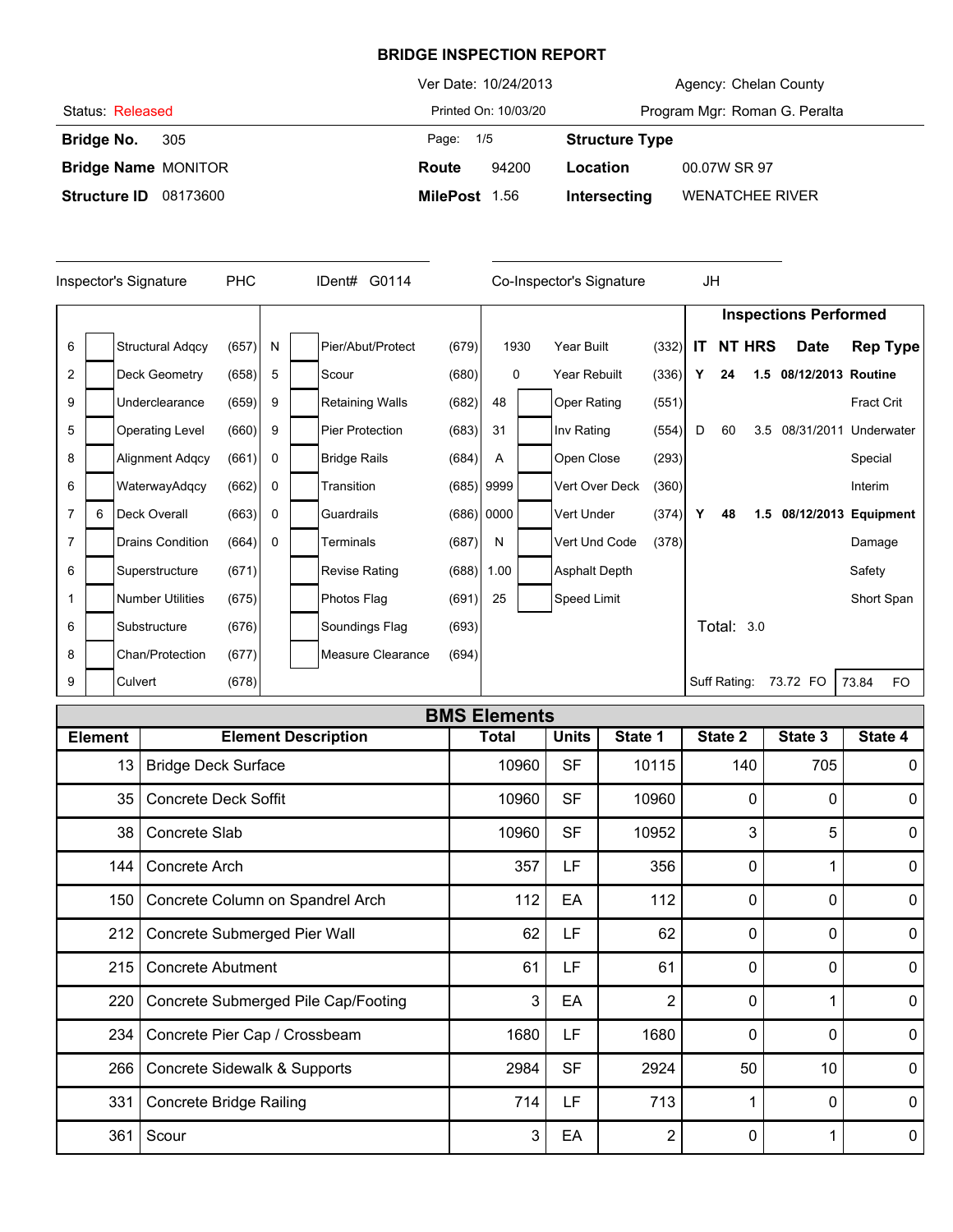|                                 | Ver Date: 10/24/2013               | Agency: Chelan County         |
|---------------------------------|------------------------------------|-------------------------------|
| Status: Released                | Printed On: 10/03/20               | Program Mgr: Roman G. Peralta |
| Bridge No.<br>305               | Page: 2/5<br><b>Structure Type</b> |                               |
| <b>Bridge Name MONITOR</b>      | 94200<br>Location<br>Route         | 00.07W SR 97                  |
| <b>Structure ID</b><br>08173600 | MilePost 1.56<br>Intersecting      | <b>WENATCHEE RIVER</b>        |

|      | 402<br>Hot Poured and/or Premolded Joint Filler                                                                                                                                                                                                                                                                                                                                                                                                                                                                                                                                                                                                                                                                                           |                                                                                                                                                                                                                                                                                                                                                                                                                                                                                                                                                                                                                                                                                                                                                                                                                                                                                                                                                                                                                                               | 110                                                                                                                 | <b>LF</b> | 110 | 0   | $\Omega$ | $\pmb{0}$   |  |  |  |
|------|-------------------------------------------------------------------------------------------------------------------------------------------------------------------------------------------------------------------------------------------------------------------------------------------------------------------------------------------------------------------------------------------------------------------------------------------------------------------------------------------------------------------------------------------------------------------------------------------------------------------------------------------------------------------------------------------------------------------------------------------|-----------------------------------------------------------------------------------------------------------------------------------------------------------------------------------------------------------------------------------------------------------------------------------------------------------------------------------------------------------------------------------------------------------------------------------------------------------------------------------------------------------------------------------------------------------------------------------------------------------------------------------------------------------------------------------------------------------------------------------------------------------------------------------------------------------------------------------------------------------------------------------------------------------------------------------------------------------------------------------------------------------------------------------------------|---------------------------------------------------------------------------------------------------------------------|-----------|-----|-----|----------|-------------|--|--|--|
|      | 407                                                                                                                                                                                                                                                                                                                                                                                                                                                                                                                                                                                                                                                                                                                                       | Steel Angle Header                                                                                                                                                                                                                                                                                                                                                                                                                                                                                                                                                                                                                                                                                                                                                                                                                                                                                                                                                                                                                            | 66                                                                                                                  | LF        | 66  | 0   | $\Omega$ | $\mathbf 0$ |  |  |  |
|      | 800                                                                                                                                                                                                                                                                                                                                                                                                                                                                                                                                                                                                                                                                                                                                       | Asphaltic Concrete (AC) Overlay                                                                                                                                                                                                                                                                                                                                                                                                                                                                                                                                                                                                                                                                                                                                                                                                                                                                                                                                                                                                               | 440                                                                                                                 | <b>SF</b> | 200 | 180 | 60       | 0           |  |  |  |
|      | <b>Notes</b>                                                                                                                                                                                                                                                                                                                                                                                                                                                                                                                                                                                                                                                                                                                              |                                                                                                                                                                                                                                                                                                                                                                                                                                                                                                                                                                                                                                                                                                                                                                                                                                                                                                                                                                                                                                               |                                                                                                                     |           |     |     |          |             |  |  |  |
| 0    | Bridge is oriented from west to east, opposite of original plans, with SR 2 at the east end. Attempting to correct oreientation in<br>2013 inspection report.                                                                                                                                                                                                                                                                                                                                                                                                                                                                                                                                                                             |                                                                                                                                                                                                                                                                                                                                                                                                                                                                                                                                                                                                                                                                                                                                                                                                                                                                                                                                                                                                                                               |                                                                                                                     |           |     |     |          |             |  |  |  |
| 9    | Echelon Engineering performed the underwater inspection of the Monitor bridge over the Wenatchee River on August 31, 2011.<br>Based on the observed condition, all inspected substructure components appear sound. Although several spalls and cracks were<br>noted on Pier 2, the damage does not appear to have increased significantly since the previous inspection. The footing was found<br>to be exposed for a maximum height of 4.5 feet. No exposure of the foundation piles was found. No evidence of any debris<br>build-up was in the channel or around the pier. No significant general or localized scour patterns were identified. Conditions<br>appear similar to that reported in the 2006 underwater inspection report. |                                                                                                                                                                                                                                                                                                                                                                                                                                                                                                                                                                                                                                                                                                                                                                                                                                                                                                                                                                                                                                               |                                                                                                                     |           |     |     |          |             |  |  |  |
| 13   | patch                                                                                                                                                                                                                                                                                                                                                                                                                                                                                                                                                                                                                                                                                                                                     | DECK: Deck is covered with an ACP overlay in Spans 1 through Midspan 4. See element note 800.<br>Deck from Midspan 4 through Span 9 is worn to aggregate with many hairline transverse, longitudinal, and map cracks.<br>Scattered areas of heavy scaling are up to 3/4" deep and have exposed rebar.<br>Span 3 (Plan Span 3): many patches; failing in 2 places<br>Span 5 (Plan Span 2): 76 sqft of scaling with 3" of exposed rebar<br>Span 5 (Plan Span 2): westbound shoulder has small area that has been patched.<br>Span 6 (Plan Span 1): 72 sqft of scaling with 12" of exposed rebar due to shallow cover over 3 separate areas.<br>Span 7 (Plan Span 1): 20 sqft of spalls<br>Span 8 (Plan Span 1): 35 sqft of spalls with 2 places of exposed rebar.<br>Span 9 (Plan Span 1): 120 sqft delamination and spalls in WB lane<br>100 sqft delamination and spalls in EB lane<br>100 sqft delamination and spalls in WB lane<br>Span 10 (Plan Span 1):<br>20 sqft delamination and spalls in EB lane<br>Last span (Plan Approach Span): | WB lane, has full map cracking and appears delaminated throughout with a 3'x6'<br>EB lane has 100% moderate scaling |           |     |     |          |             |  |  |  |
| 35 I |                                                                                                                                                                                                                                                                                                                                                                                                                                                                                                                                                                                                                                                                                                                                           | DECK SOFFIT: Span1 (Plan Approach Span), south, has full length leaching crack. Photo 2011.                                                                                                                                                                                                                                                                                                                                                                                                                                                                                                                                                                                                                                                                                                                                                                                                                                                                                                                                                   |                                                                                                                     |           |     |     |          |             |  |  |  |
| 38   | rebar.                                                                                                                                                                                                                                                                                                                                                                                                                                                                                                                                                                                                                                                                                                                                    | CONCRETE SLAB: The bottom of the Concrete Slab has many longitudinal hairline cracks scattered throughout and the<br>approach spans have a few longitudinal leaching cracks.<br>Edges have many horizontal hairline cracks to narrow cracks at the construction joints.<br>Edges are scaling and have shallow delaminations, especially on the north side.<br>Span 4(Plan Span 3), near Pier 5 (Plan Pier 3): the north edge has a 20" x 7" x 1" deep spall with 15" of exposed rusty<br>Span 6 (PSpan 1), near Pier 6 (PP2): the north edge has a 32" x 3" x 3" deep spall with 30" of exposed rusty rebar.<br>Span 7 (PSpan 1), near Pier 8 (above Plan Pier 1): the south edge spall has been repaired.<br>Plan Span 1 has a leaching longitudinal crack at centerline.                                                                                                                                                                                                                                                                    |                                                                                                                     |           |     |     |          |             |  |  |  |
| 144  |                                                                                                                                                                                                                                                                                                                                                                                                                                                                                                                                                                                                                                                                                                                                           | CONCRETE ARCH: Some hairline diagonal and vertical cracks, especially at the piers near the bottom by the construction joints.<br>Some cracks have rust stains.<br>Span 5 (Plan Span 2), east end, north side: 1' x 1' x 1" deep spall.                                                                                                                                                                                                                                                                                                                                                                                                                                                                                                                                                                                                                                                                                                                                                                                                       |                                                                                                                     |           |     |     |          |             |  |  |  |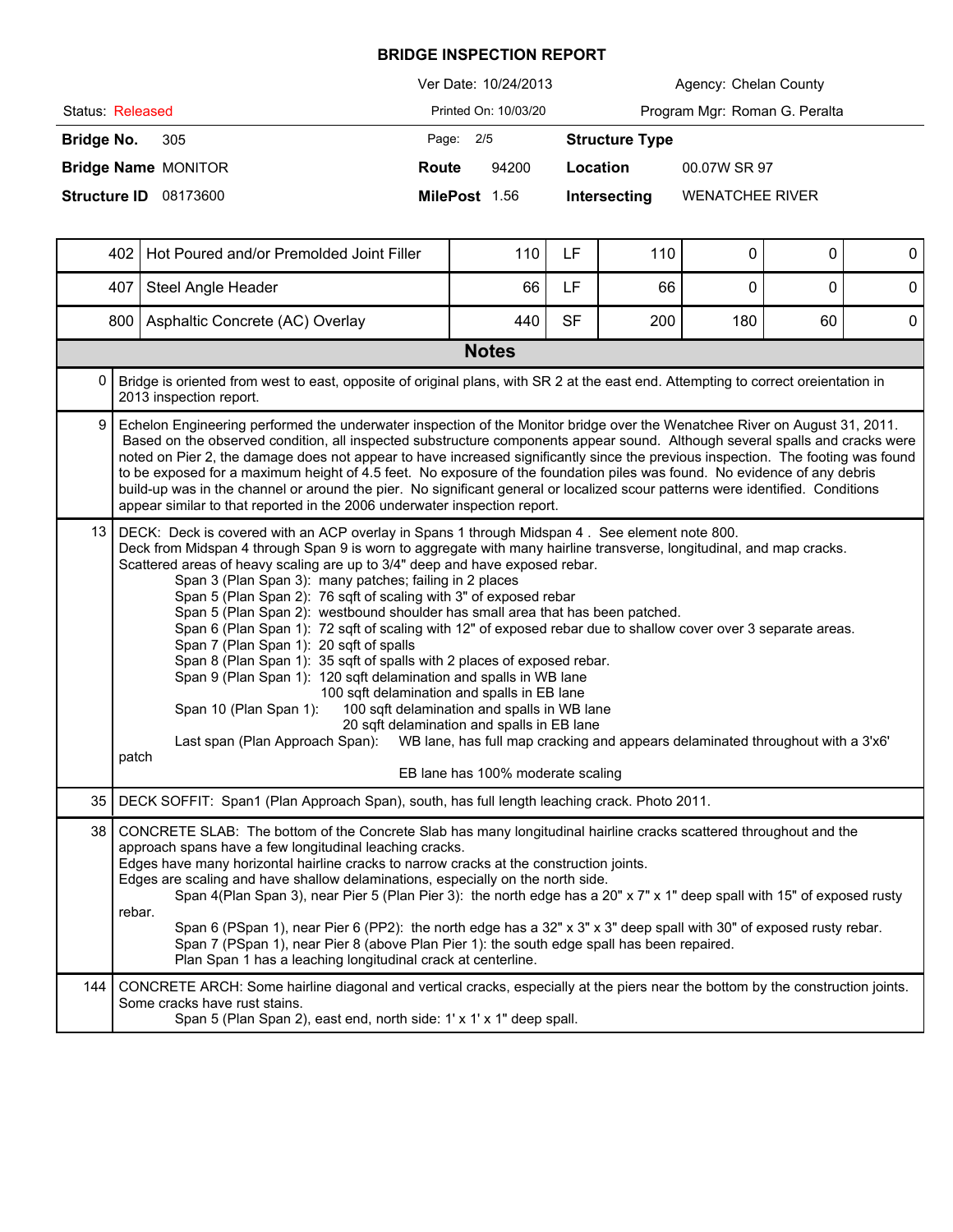|                                 | Ver Date: 10/24/2013 | Agency: Chelan County                  |
|---------------------------------|----------------------|----------------------------------------|
| Status: Released                | Printed On: 10/03/20 | Program Mgr: Roman G. Peralta          |
| Bridge No.<br>305               | Page: 3/5            | <b>Structure Type</b>                  |
| <b>Bridge Name MONITOR</b>      | 94200<br>Route       | 00.07W SR 97<br>Location               |
| <b>Structure ID</b><br>08173600 | MilePost 1.56        | <b>WENATCHEE RIVER</b><br>Intersecting |

| 150 | <b>SPANDREL COLUMNS:</b><br>Span 1 has 19 rows of Columns.<br>Span 2 has 16 rows of Columns.<br>Span 3 has 18 rows of Columns.                                                                                                                                                                                                                                                                                                                                                                                                                                                                                                                                                                                                                                                                                                                                                                                                                                                                                                                                      |
|-----|---------------------------------------------------------------------------------------------------------------------------------------------------------------------------------------------------------------------------------------------------------------------------------------------------------------------------------------------------------------------------------------------------------------------------------------------------------------------------------------------------------------------------------------------------------------------------------------------------------------------------------------------------------------------------------------------------------------------------------------------------------------------------------------------------------------------------------------------------------------------------------------------------------------------------------------------------------------------------------------------------------------------------------------------------------------------|
|     | Many spandrel columns have hairline diagonal and horizontal cracks. These cracks tend to be at the top and bottom of the<br>columns.                                                                                                                                                                                                                                                                                                                                                                                                                                                                                                                                                                                                                                                                                                                                                                                                                                                                                                                                |
|     | Some of the taller columns, near the piers, have hairline vertical cracks, small delaminations, and shallow spalls with exposed<br>rebar due to lack of cover.                                                                                                                                                                                                                                                                                                                                                                                                                                                                                                                                                                                                                                                                                                                                                                                                                                                                                                      |
|     | Arches in good shape. Spandrel arches have hairline vertical cracking.                                                                                                                                                                                                                                                                                                                                                                                                                                                                                                                                                                                                                                                                                                                                                                                                                                                                                                                                                                                              |
|     | Span 4 Col.14D (Plan Span 3, Col. 1A): 4-feet up south side, has 4" diameter spall with exposed rebar.<br>Span 4 Col.14C (Plan Span 3, Col. 1B): horizontal crack approximately 1/16" wide and 3/4' around.<br>Span 5 Col.1A (Plan Span 2, Col. 16D): south face, has full vertical hairline crack.<br>Span 5 Col.1D (Plan Span 2, Col. 16A): south face has vertical crack.<br>Span 5 Col.1B and C (Plan Span 2, Col. 16B & C): have full length delamination.<br>Span 6 Col.14A (Plan Span 1, Col. 6D) on south face: has delamination 1/2 way up to the top of the column. Photo 2011.<br>Pier 8 Col.A (Plan Pier 1, Col. 3D) at top of NE corner: has diagonal cracking. Photo 2011.<br>Last row of columns Col.1A (Plan Pier 1, Col. 1A): SW edge has 5' crack with 3 rebar exposed and spalls on east face.<br>Span 2 (Plan Span 1, Col. 16A): east joint cracking and scaling,<br>Midspan 1 on soffit and column cap have hairline cracking at column arches.<br>Span 3, 6 and 7 (Plan Pier 4, Span 1 and Pier 1) have leaching cracks in soffit at midspan. |
|     | SPANDREL BENT CAPS: The spandrel bent caps have vertical cracks between girder lines B and C.<br>Many of the expansion joint split bent caps, near the 1/3 points, have horizontal hairline to narrow cracks which run across the<br>entire width of the bridge and extend into the sidewalk supports.                                                                                                                                                                                                                                                                                                                                                                                                                                                                                                                                                                                                                                                                                                                                                              |
|     | Pier 7 Col. B (Plan Pier 1, Col. 4C): has 1/16" crack. Photo 2011.<br>9A (Plan Pier 1, Col. 2D): NW face at base of bent cap has large delamination.<br>10A (Plan Pier 1, Col. 1D): NW face at base of bent cap has crack.                                                                                                                                                                                                                                                                                                                                                                                                                                                                                                                                                                                                                                                                                                                                                                                                                                          |
| 212 | CONC SUBMERGED PIER WALLS: Pier walls have hairline to narrow cracks, delaminations, and are moderately abraded on the<br>north upstream side.<br>The nose of Plan Pier 3 has cracks on west face, 2013 Photo.                                                                                                                                                                                                                                                                                                                                                                                                                                                                                                                                                                                                                                                                                                                                                                                                                                                      |
| 215 | <b>CONCRETE ABUTMENT:</b><br>Concrete abutment crossbeams have hairline vertical, diagonal, and map cracks.<br>At the west abutment, the soil is sloughing below the pier cap and creating small voids.<br>At the east abutment, sloughing soil which was causing approach settlement due to loss of fill material has been repaired using<br>gabions and ecology blocks.<br>East abutment, north, has a diagonal crack 1/16" wide. Concrete is exfoliating on southerly end.                                                                                                                                                                                                                                                                                                                                                                                                                                                                                                                                                                                       |
| 220 | CONC SUMBERGED FOOTING: Piers 4 and 7 are thrust blocks for the arch and are Abutment 1 and 4 on the Plans.<br>Pier 5 (Plan Pier 2): south side of the footing is heavily exfoliated.<br>Pier 6 (Plan Pier 3): the pier wall footing is exposed. See element 361.                                                                                                                                                                                                                                                                                                                                                                                                                                                                                                                                                                                                                                                                                                                                                                                                   |
| 234 | CROSSBEAMS: The approach span crossbeams have hairline vertical cracks between column lines B and C.                                                                                                                                                                                                                                                                                                                                                                                                                                                                                                                                                                                                                                                                                                                                                                                                                                                                                                                                                                |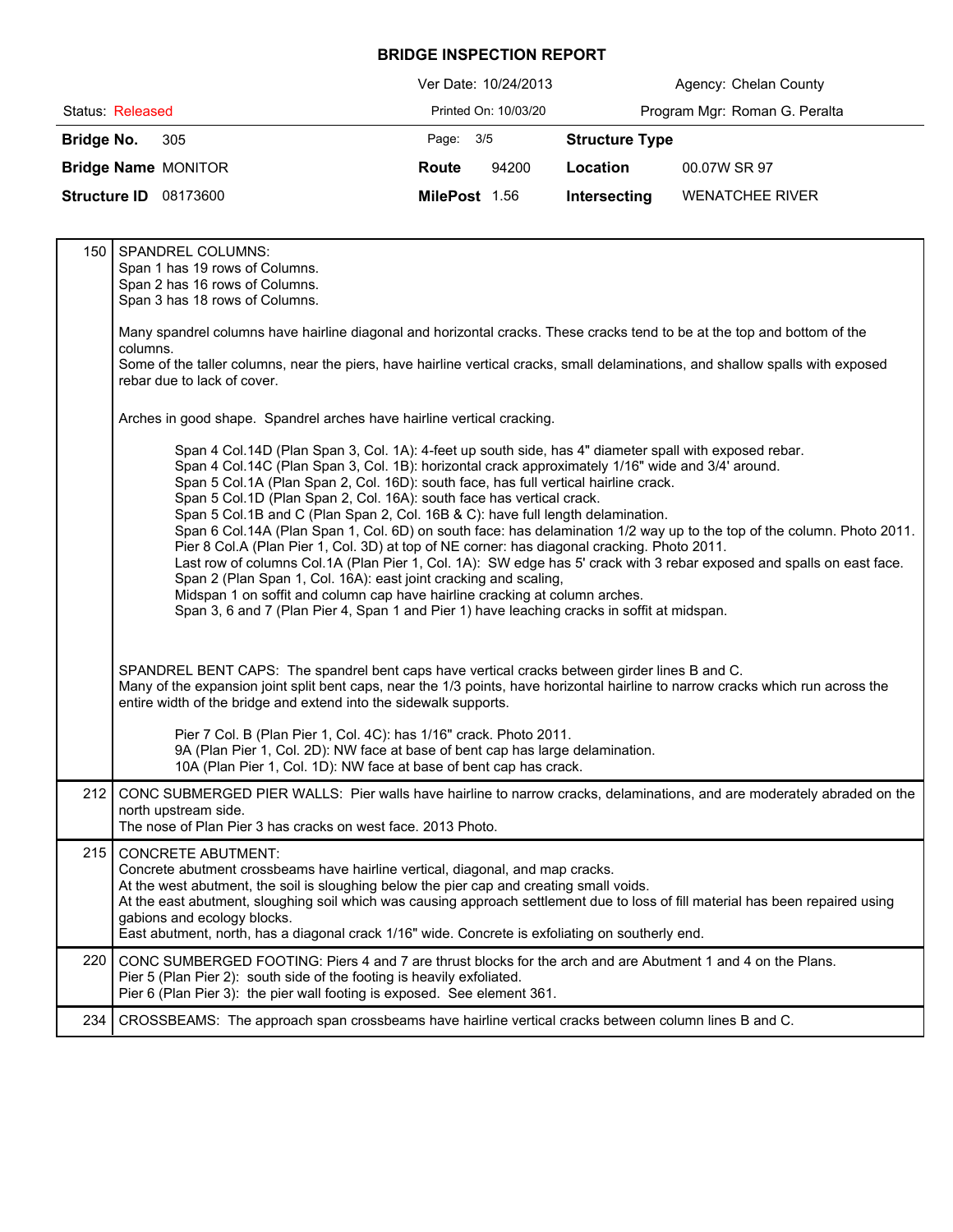|                                 | Ver Date: 10/24/2013 | Agency: Chelan County                  |
|---------------------------------|----------------------|----------------------------------------|
| Status: Released                | Printed On: 10/03/20 | Program Mgr: Roman G. Peralta          |
| Bridge No.<br>305               | Page: 4/5            | <b>Structure Type</b>                  |
| <b>Bridge Name MONITOR</b>      | 94200<br>Route       | 00.07W SR 97<br>Location               |
| <b>Structure ID</b><br>08173600 | MilePost 1.56        | <b>WENATCHEE RIVER</b><br>Intersecting |

| 266 |                                                                                                                                                                                                                                                                                                                                                             | SIDEWALK:<br>The sidewalk surface has areas of scaling and shallow spalls, typical throughout.<br>The bottom of the sidewalk has transverse hairline cracks, typical throughout.<br>Several areas of curb top edges have been patched and now show exfoliated areas on the vertical faces below these patches.<br>Many sidewalk support corbels have hairline to narrow cracks and delaminations. Some of these cracks are at the interface with<br>the slab.<br>Spall on north face between spandrel columns 2A & 3A full width<br>Spall on north face between spandrel columns 3 & 4, 3-feet long. |                                                       |                            |                                             |                                                                                    |  |                                                                                                                                                                                                                                                                                                                            |              |              |                 |
|-----|-------------------------------------------------------------------------------------------------------------------------------------------------------------------------------------------------------------------------------------------------------------------------------------------------------------------------------------------------------------|------------------------------------------------------------------------------------------------------------------------------------------------------------------------------------------------------------------------------------------------------------------------------------------------------------------------------------------------------------------------------------------------------------------------------------------------------------------------------------------------------------------------------------------------------------------------------------------------------|-------------------------------------------------------|----------------------------|---------------------------------------------|------------------------------------------------------------------------------------|--|----------------------------------------------------------------------------------------------------------------------------------------------------------------------------------------------------------------------------------------------------------------------------------------------------------------------------|--------------|--------------|-----------------|
|     |                                                                                                                                                                                                                                                                                                                                                             |                                                                                                                                                                                                                                                                                                                                                                                                                                                                                                                                                                                                      |                                                       |                            |                                             |                                                                                    |  | On Plan Span 3 Arch, SW side. a corbel above the waterline conduit cracked and has a large spall, no rebar observed.                                                                                                                                                                                                       |              |              |                 |
| 331 |                                                                                                                                                                                                                                                                                                                                                             |                                                                                                                                                                                                                                                                                                                                                                                                                                                                                                                                                                                                      |                                                       |                            |                                             | In Span 4 (Plan Span 3), the south rail has a 10" x 8" x 6" deep top corner spall. |  | CONC. BRIDGE RAILING: Many sections of bridge rail have been completely replaced. There is 38 lineal feet of top rail patches.                                                                                                                                                                                             |              |              |                 |
| 361 | SCOUR: The Wenatchee River flows north to south. Piers 5, 6, and 7 (Plan Piers 3, 2, and 1 respectively) are in the normal high<br>water. Riprap is in place at Piers 5 and 7 (Plan Piers 3 and 1), at Pier 6 (Plan Pier 2) riprap is missing.                                                                                                              |                                                                                                                                                                                                                                                                                                                                                                                                                                                                                                                                                                                                      |                                                       |                            |                                             |                                                                                    |  |                                                                                                                                                                                                                                                                                                                            |              |              |                 |
|     | At Pier 6 (Plan Pier 2), the entire top of the footing and the vertical face of the upstream side is exposed:<br>YEAR NW Corner 4 ft. east of NW Corner Centerline<br>NE corner<br>2009<br>$1.5$ ft.<br>$4.5$ ft.<br>4.5 ft.<br>4 ft.<br>2005<br>$1.0$ ft<br>$4.0$ ft.<br>4.0 ft.<br><b>NA</b><br>Vertical exposure on the east and west faces was minimal. |                                                                                                                                                                                                                                                                                                                                                                                                                                                                                                                                                                                                      |                                                       |                            |                                             |                                                                                    |  |                                                                                                                                                                                                                                                                                                                            |              |              |                 |
| 402 |                                                                                                                                                                                                                                                                                                                                                             |                                                                                                                                                                                                                                                                                                                                                                                                                                                                                                                                                                                                      |                                                       |                            |                                             | POURED JOINT FILLER: New Poured Joint Filler was installed in 2011.                |  |                                                                                                                                                                                                                                                                                                                            |              |              |                 |
| 407 | Year<br>2013<br>2009<br>2007<br>2005                                                                                                                                                                                                                                                                                                                        | 7/8"<br>No joint.<br>$1 - 1/4"$<br>3/4"                                                                                                                                                                                                                                                                                                                                                                                                                                                                                                                                                              | P4(PP4) P5(PP3) P6(PP2) P7(PP1)<br>7/8"<br>3/4"<br>1" | 7/8"<br>3/4"<br>$1 - 1/4"$ | 1"<br>$1 - 1/4"$<br>$1 - 1/8"$<br><b>NA</b> | Time<br>10:30 am<br>$3:00$ pm<br>4:00 pm<br>10:00 am                               |  | STEEL ANGLE HEADER: Joint at Pier 4 has been paved over. Measurements are taken at the north fogline.<br>Temperature<br>55° & 64° F<br>85°F<br>85°F<br>$55^{\circ}$ F                                                                                                                                                      |              |              |                 |
| 664 |                                                                                                                                                                                                                                                                                                                                                             | DRAINS: Open in 2013                                                                                                                                                                                                                                                                                                                                                                                                                                                                                                                                                                                 |                                                       |                            |                                             |                                                                                    |  |                                                                                                                                                                                                                                                                                                                            |              |              |                 |
| 675 |                                                                                                                                                                                                                                                                                                                                                             |                                                                                                                                                                                                                                                                                                                                                                                                                                                                                                                                                                                                      |                                                       |                            |                                             |                                                                                    |  | UTILITIES: A 20" diameter wrapped pipe has been installed under the south sidewalk. The pipe has serpentine bends.                                                                                                                                                                                                         |              |              |                 |
| 681 |                                                                                                                                                                                                                                                                                                                                                             |                                                                                                                                                                                                                                                                                                                                                                                                                                                                                                                                                                                                      | The ACP sidewalk at NE approach has been repaired.    |                            |                                             | East approach, some potholes have been patched, also new potholes.                 |  | APPROACHES: Approaches have less than 1" of settlement with transverse cracks in the ACP.                                                                                                                                                                                                                                  |              |              |                 |
| 684 |                                                                                                                                                                                                                                                                                                                                                             |                                                                                                                                                                                                                                                                                                                                                                                                                                                                                                                                                                                                      |                                                       |                            |                                             | Concrete baluster rail does not meet current crash test standards.                 |  |                                                                                                                                                                                                                                                                                                                            |              |              |                 |
| 685 |                                                                                                                                                                                                                                                                                                                                                             |                                                                                                                                                                                                                                                                                                                                                                                                                                                                                                                                                                                                      | Transitions are not in place.                         |                            |                                             |                                                                                    |  |                                                                                                                                                                                                                                                                                                                            |              |              |                 |
| 686 |                                                                                                                                                                                                                                                                                                                                                             |                                                                                                                                                                                                                                                                                                                                                                                                                                                                                                                                                                                                      | Guardrails are not in place.                          |                            |                                             |                                                                                    |  |                                                                                                                                                                                                                                                                                                                            |              |              |                 |
| 687 |                                                                                                                                                                                                                                                                                                                                                             | Terminals are not in place.                                                                                                                                                                                                                                                                                                                                                                                                                                                                                                                                                                          |                                                       |                            |                                             |                                                                                    |  |                                                                                                                                                                                                                                                                                                                            |              |              |                 |
| 693 |                                                                                                                                                                                                                                                                                                                                                             | Soundings taken 2011.                                                                                                                                                                                                                                                                                                                                                                                                                                                                                                                                                                                |                                                       |                            |                                             |                                                                                    |  |                                                                                                                                                                                                                                                                                                                            |              |              |                 |
| 800 |                                                                                                                                                                                                                                                                                                                                                             | in the BST overlay.                                                                                                                                                                                                                                                                                                                                                                                                                                                                                                                                                                                  |                                                       |                            |                                             |                                                                                    |  | OVERLAY: There is an ACP overlay in Spans 1 through Midspan 4 (over Plan Pier 4).<br>ACP has approximately 180 sqft of patches and many small areas that are worn through exposing the deck.<br>Spans 1 through 4 (over Plan Pier 4) received BST in 2010. BST covers joints between Span 2 and Span 3. There are potholes |              |              |                 |
|     |                                                                                                                                                                                                                                                                                                                                                             |                                                                                                                                                                                                                                                                                                                                                                                                                                                                                                                                                                                                      |                                                       |                            |                                             | <b>Repairs</b>                                                                     |  |                                                                                                                                                                                                                                                                                                                            |              |              |                 |
|     | <b>Repair No</b>                                                                                                                                                                                                                                                                                                                                            | $\mathsf{R}$<br>Pr                                                                                                                                                                                                                                                                                                                                                                                                                                                                                                                                                                                   |                                                       |                            |                                             | <b>Repair Description</b>                                                          |  |                                                                                                                                                                                                                                                                                                                            | <b>Noted</b> | <b>Maint</b> | <b>Verified</b> |